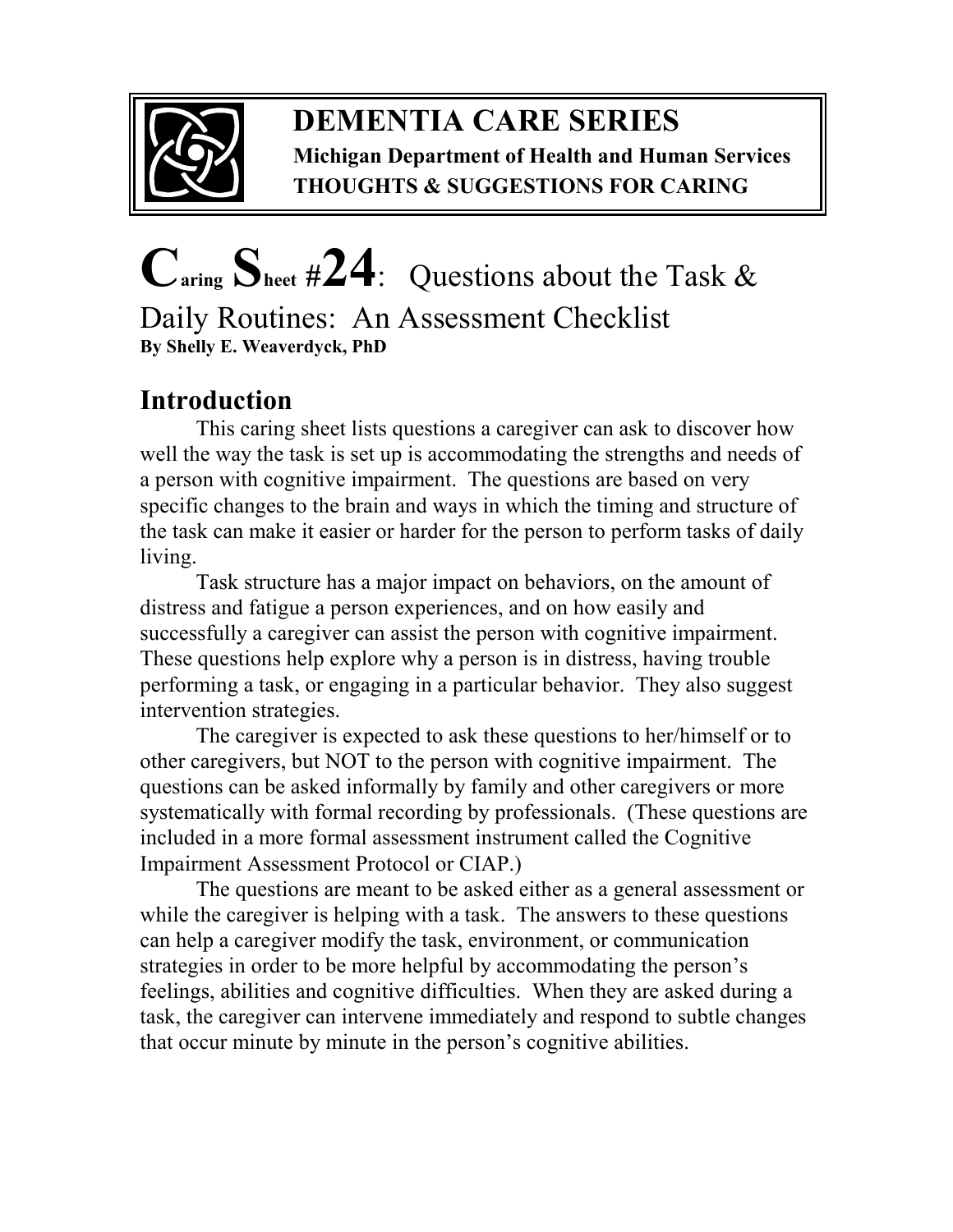

Caring Sheet #24 Assessment Questions: Task S. Weaverdyck Page 2 of 5

## TASK & DAILY ROUTINES AND COGNITIVE IMPAIRMENT

### **Questions to Ask:**

These are some questions to ask ourselves about the task and daily schedule to assess how well the daily routines meet the needs of a person with cognitive impairment. The daily routines include activities of daily living as well as fun diversionary activities.

The questions are based on specific changes in the brain and are organized under aspects of a task and schedule that a caregiver might be able to modify to help the person more successfully accomplish the task and to feel comfortable. "Yes" answers indicate the task is more likely to meet the needs and desires of a person with cognitive impairment.

 The answers to these questions may suggest interventions to try with a particular individual on a particular occasion.

#### **A. TASK GOALS:** Look for:

- what this person wants and needs from this task
- what the caregiver wants and needs from this task
- 1. What are this person's goals (e.g., to feel safe and warm and comfortable)?
- 2. What outcome does the caregiver want and need?
- 3. How much of this task does the caregiver need to accomplish?
- 4. How important to the caregiver is the completion of this task?
- 5. Will not doing the task or doing an alternative to the task adequately meet the needs of the caregiver and this person?
- 6. How quickly does the caregiver need to get the task completed?
- 7. Can modifying the task meet enough of the goals of both the caregiver and of this person?
- 8. Can modifying expectations of the caregiver adequately meet the needs of both the caregiver and this person?

#### **B. TIMING:** Look for:

- how the whole 24 hour day of this person is usually spent
- how the past 48 hours or longer have been going for this person
- what events/tasks usually precede this task
- how similar this person's daily schedule is to the schedule s/he used to have throughout most of her/his adult life
- 1. Is the flow of this person's day appropriate for this person?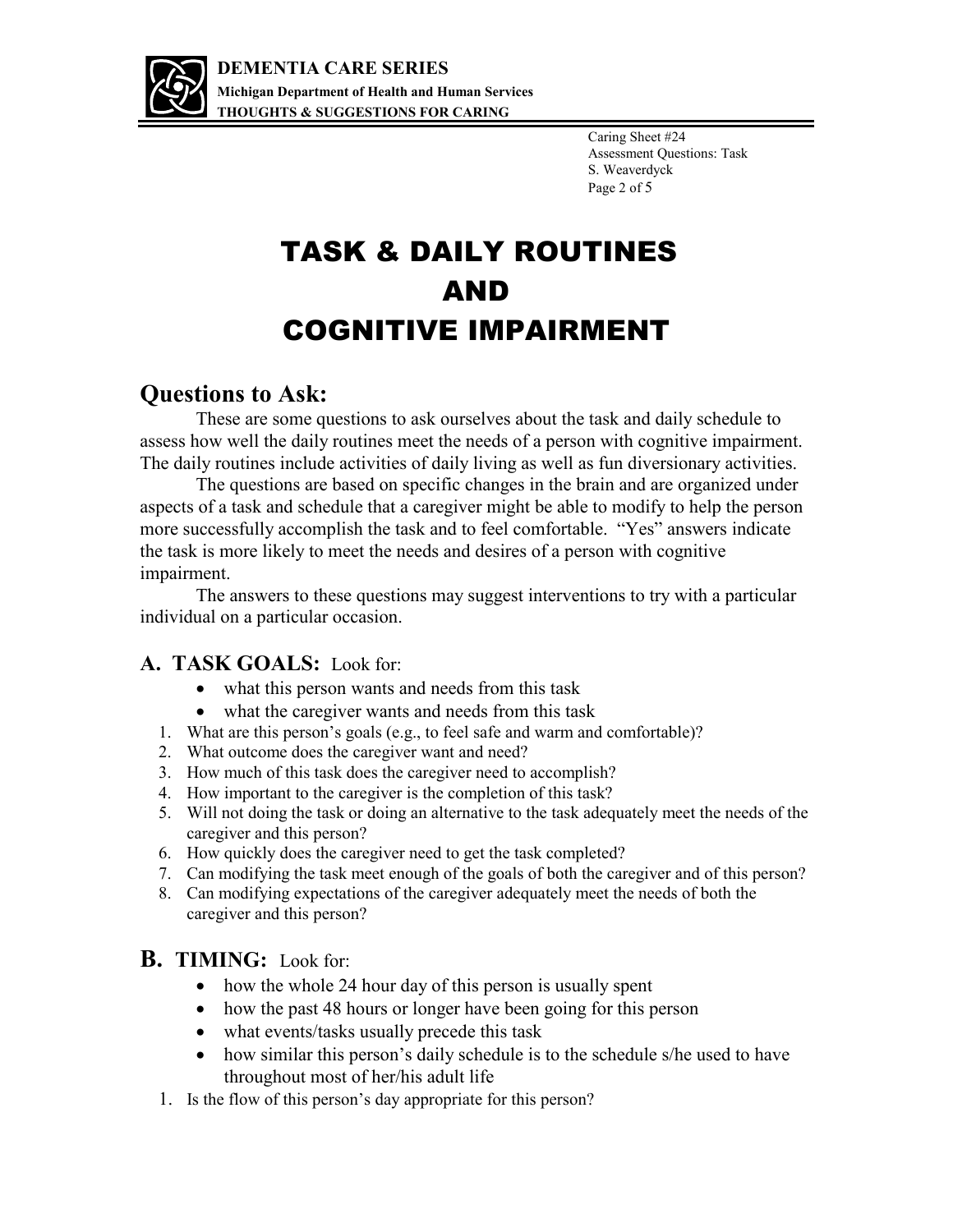

Caring Sheet #24 Assessment Questions: Task S. Weaverdyck Page 3 of 5

- 2. Are tasks spread out across the week and hours to allow for rest and recuperation?
- 3. Are tasks performed as frequently as necessary or possible?
- 4. Is there a familiar and appropriate pace of daily routines (e.g., waking up, eating breakfast, washing, and getting dressed done without pauses so the logic of the sequence is obvious to this person)?
- 5. Is there a familiar and appropriate order of routines (e.g., waking up, eating breakfast, washing, and getting dressed done in the same order as they were done throughout most of this person's adult life)?
- 6. Is the daily schedule as normal for this person as possible?

#### **C. CONSISTENCY:** Each time the task is performed, is it:

- done the same way
- at the same time of day
- with the same caregiver
- 1. Is the same caregiver (as much as possible) assisting this person each time the task is done?
- 2. Is the caregiver helping with the task the same way each time?
- 3. Have the task steps become routine with few surprises?

**D. TASK STEPS:** Look for evidence to ensure that the task steps are not:

- too many
- too complex
- too unfamiliar
- too abstract
- 1. Is the task broken down into steps?
- 2. Does the caregiver perform the steps that are most difficult for this person?
- 3. Is the pace of the steps adapted to this person?
- 4. If necessary are task steps spread out over time (e.g., washing different body parts at different times of the day)?
- 5. Is the order of task steps arranged to suit this person?
- 6. Are complex task steps simplified (washing one spot of the table over and over instead of washing the whole table)?
- 7. Are the task steps familiar to this person (e.g., a bath instead of a shower)?
- 8. Are the task steps concrete enough (e.g., showing this person pants and shirt rather than simply asking this person to get dressed)?

#### **E. MODIFICATION OF STEPS:** Look for:

 modification of task steps over time to fit this person's changing needs or preferences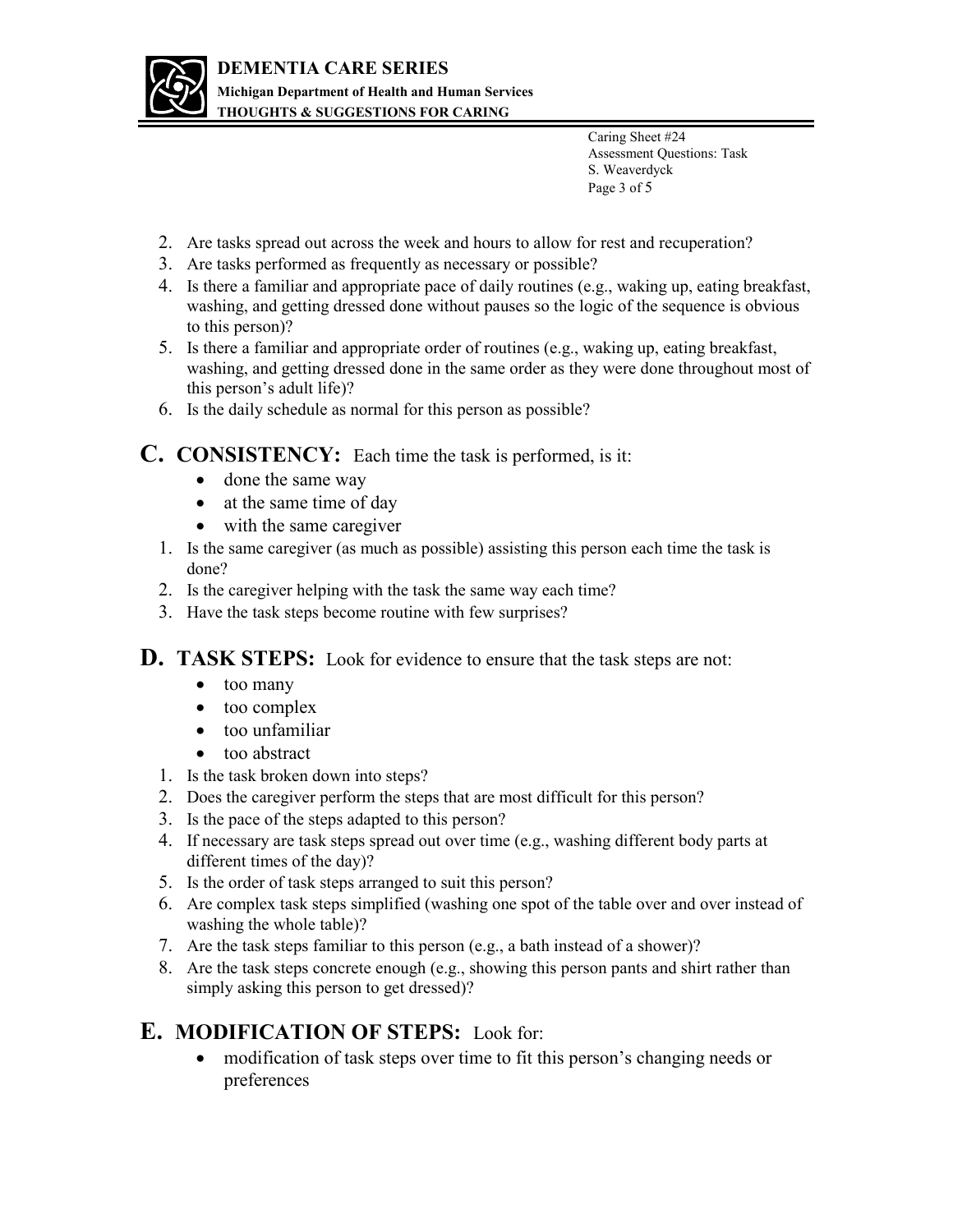

Caring Sheet #24 Assessment Questions: Task S. Weaverdyck Page 4 of 5

- 1. Does the order of the task steps meet this person's needs (e.g., does it help this person to remove her/his clothes after stepping into the shower so the clothes get wet rather than before stepping into the shower, or to wash the feet first to get this person used to the water and process)?
- 2. Can particular needs or preferences be met by modifying the way a task is done (e.g., addressing modesty or temperature sensitivity by covering this person so that no part of the body or only one part at a time is exposed while dressing and bathing)?
- 3. Are physiological and cognitive changes accommodated (e.g., a towel draped over this person so the spray from the shower nozzle doesn't touch the skin directly)?
- 4. Is location of each task step adapted to this person (e.g., washing this person's hair in the bedroom with a wet washcloth rather than in the shower)?

#### **F. MODIFICATION OF OBJECTS:** Look for:

- adaptation of objects used during the task to fit this person's changing needs
- accommodation of this person's needs for familiarity
- 1. Are changes in this person's needs assessed so modifications of objects can be made when necessary (e.g., zippers replaced with Velcro, or foods difficult to chew or swallow replaced with finger foods and soft foods)?
- 2. Do the modifications keep the objects as similar as possible to what this person is used to (e.g., buttons changed to snaps rather than Velcro, or soft food that looks normal rather than pureed food that is unrecognizable)?
- 3. Do modifications reduce the need for significant range of motion when necessary (e.g., over head shirts replaced with button shirts)?
- 4. Are emerging anxieties or preferences accommodated (e.g., women's pants replaced with skirts when anxiety about removing pants becomes acute)?
- 5. Are changes in sensory functions accommodated (e.g., covering shower nozzle with a wash cloth when skin sensitivity to the water spray makes the spray uncomfortable or frightening)?

Copyright 1999 by S. Weaverdyck.

#### **Sources:**

- Weaverdyck, S. (1991). Assessment for Intervention Planning, and Intervention Based on Assessment of Dementia as a Cognitive Disorder. In D. Coons (Ed.) *Intervention in Dementia: Designing and Implementing Special Care Units*. Baltimore: Johns Hopkins University Press.
- Weaverdyck, S. (1990). Neuropsychological Assessment as a Basis for Intervention in Dementia. In N. Mace (Ed.) *Dementia Care: Patient, Family and Community*. Baltimore: Johns Hopkins University Press.

Caring sheets #1 and #2 list cognitive functions which are impaired from the brain damage in dementia. The questions in this caring sheet